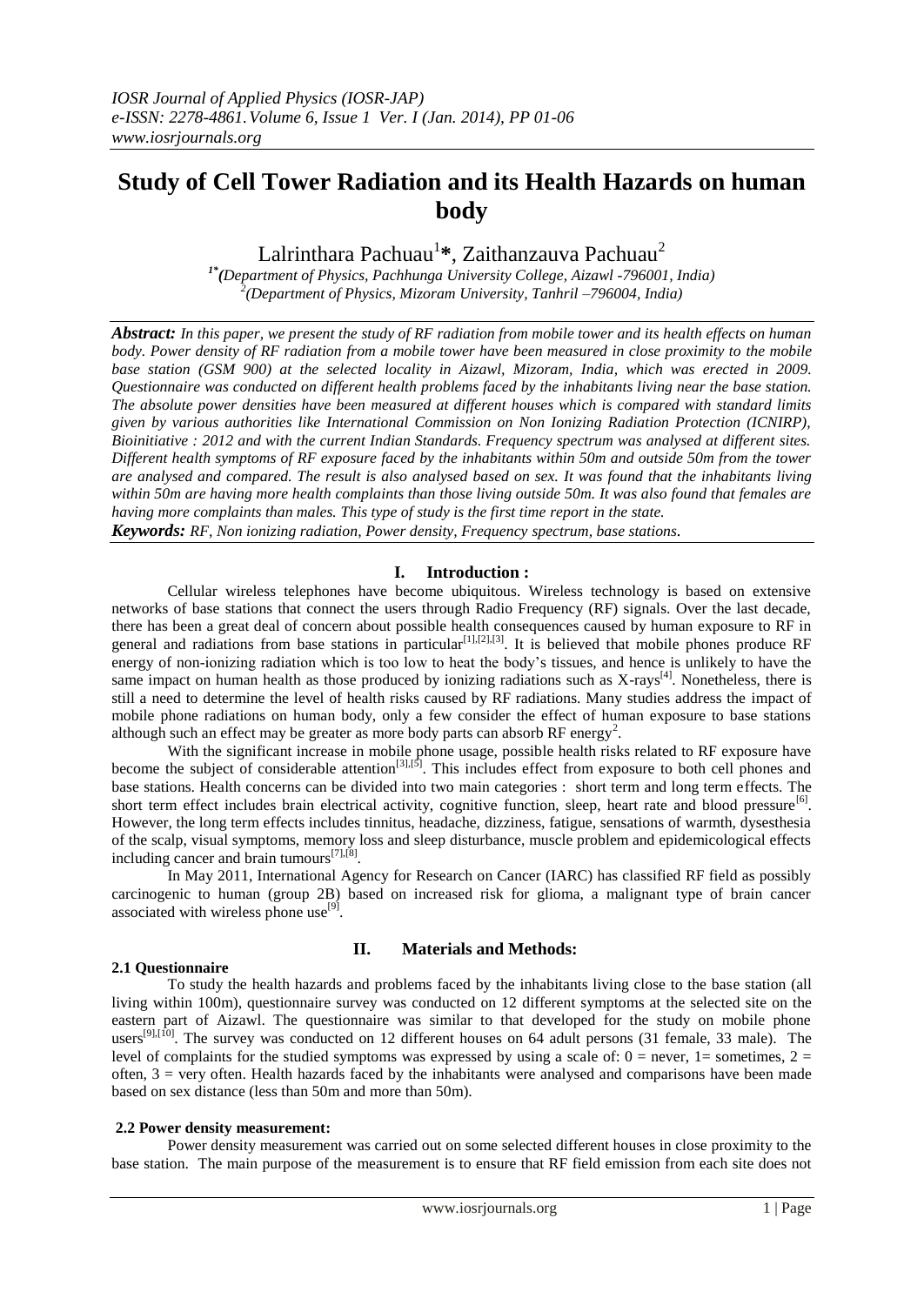exceed the public limits and to find any correlation between the health complaints and the power density. The power density  $P_d$  of the RF energy is given by<sup>[11]</sup>

$$
P_d = \frac{n P_t G}{4\pi D^2}
$$

where n = Number of transmitters,  $P_t =$  Maximum power from each transmitter,  $G =$  Antenna gain (in decibel),  $D =$  Distance of the site from the transmitter. The power density measurement was done with the instrument HF-60105V4, manufactured by Aaronia, Germany.

#### **2.3 Frequency spectrum**

Frequency spectrum of the radiation have been recorded at different houses. The same instrument HF-60105V4, manufactured by Aaronia, Germany was used to analyse the frequency spectrum. The instrument is capable of measuring non-ionizing radiation for frequency range of 1MHz to 9.4GHz. In the selected site, other than RF radiation, the other electromagnetic signals present were of TV and Radio which lie outside the GSM 900 frequency range. Hence it has been assumed that the peaks observed were of RF radiation only.

#### **III. Results and discussions**

#### **3.1 Analysis of questionnaire**

Analysis of the questionnaire is given in Tables 1, 2 and 3. Scale number 2 and 3 are given more considerations. From Tables 1 and 2, it is found that from 12 different symptoms studied, for within and outside 50m from the tower, females are having more complaints than males. Within 50m (Table-1) on scale 2, out of 12 symptoms females are having more complaints on 8 symptoms; on scale 3, females are having more complaints on 3 symptoms. Outside 50m (Table-2), females are having more complaints again. The complaints with more frequencies are fatigue, nausea, dizziness and muscle pain. These 4 symptoms (for less than 50m) are given in figures 1–4 for both the sexes (for scales 2 and 3). Comparison of complaints between all the individuals living within 50m and outside 50m is given in Table 3. It has been observed that those living within 50 m from the base station are having more health complaints than those living outside 50 m for which the graph is given in Figure 6.

**Table 1 : Comparison of complaints between male (25) and female (21) living near the base station within 50m (***all the figures are in percentage).*

| SI. | <b>Symptom</b>               | $\bf{0}$ |      | 1  |      | $\mathbf{2}$   |      | 3              |          |
|-----|------------------------------|----------|------|----|------|----------------|------|----------------|----------|
| No. |                              | M        | F    | M  | F    | M              | F    | M              | F        |
| 1.  | <b>Fatigue</b>               | 44       | 23.8 | 28 | 47.6 | 20             | 9.5  | 12             | 19       |
| 2.  | <b>Nausea</b>                | 40       | 38   | 40 | 38   | 12             | 14.3 | $\overline{4}$ | 9.5      |
| 3.  | <b>Sleep disruption</b>      | 36       | 23.8 | 16 | 28.6 | 20             | 23.8 | 24             | 23.8     |
| 4.  | <b>Feeling of discomfort</b> | 56       | 42.8 | 20 | 38   | 6              | 19   | 12             | $\Omega$ |
| 5.  | Headache                     | 36       | 14.3 | 48 | 57   | 12             | 9.5  | $\Omega$       | 19       |
| 6.  | Difficulty in concentration  | 28       | 28.6 | 40 | 52.4 | 16             | 19   | 12             | $\Omega$ |
| 7.  | <b>Memory</b> loss           | 32       | 23.8 | 40 | 47.7 | 16             | 23.8 | 8              | 4.7      |
| 8.  | Skin problem                 | 32       | 33.3 | 32 | 23.8 | 12             | 14.3 | 20             | 4.7      |
| 9.  | <b>Visual disruption</b>     | 52       | 66.7 | 20 | 14.3 | 12             | 14.3 | 16             | 4.7      |
| 10. | <b>Hearing problem</b>       | 60       | 66.7 | 20 | 23.8 | $\overline{4}$ | 9.5  | 12             | $\Omega$ |
| 11. | <b>Dizziness</b>             | 64       | 33.3 | 24 | 42.8 | 24             | 19   | 24             | 4.7      |
| 12. | Muscle pain                  | 55       | 43   | 15 | 17   | 17             | 18   | 13             | 22       |

Reference :  $0 =$  never,  $1 =$  sometimes,  $2 =$  often,  $3 =$  very often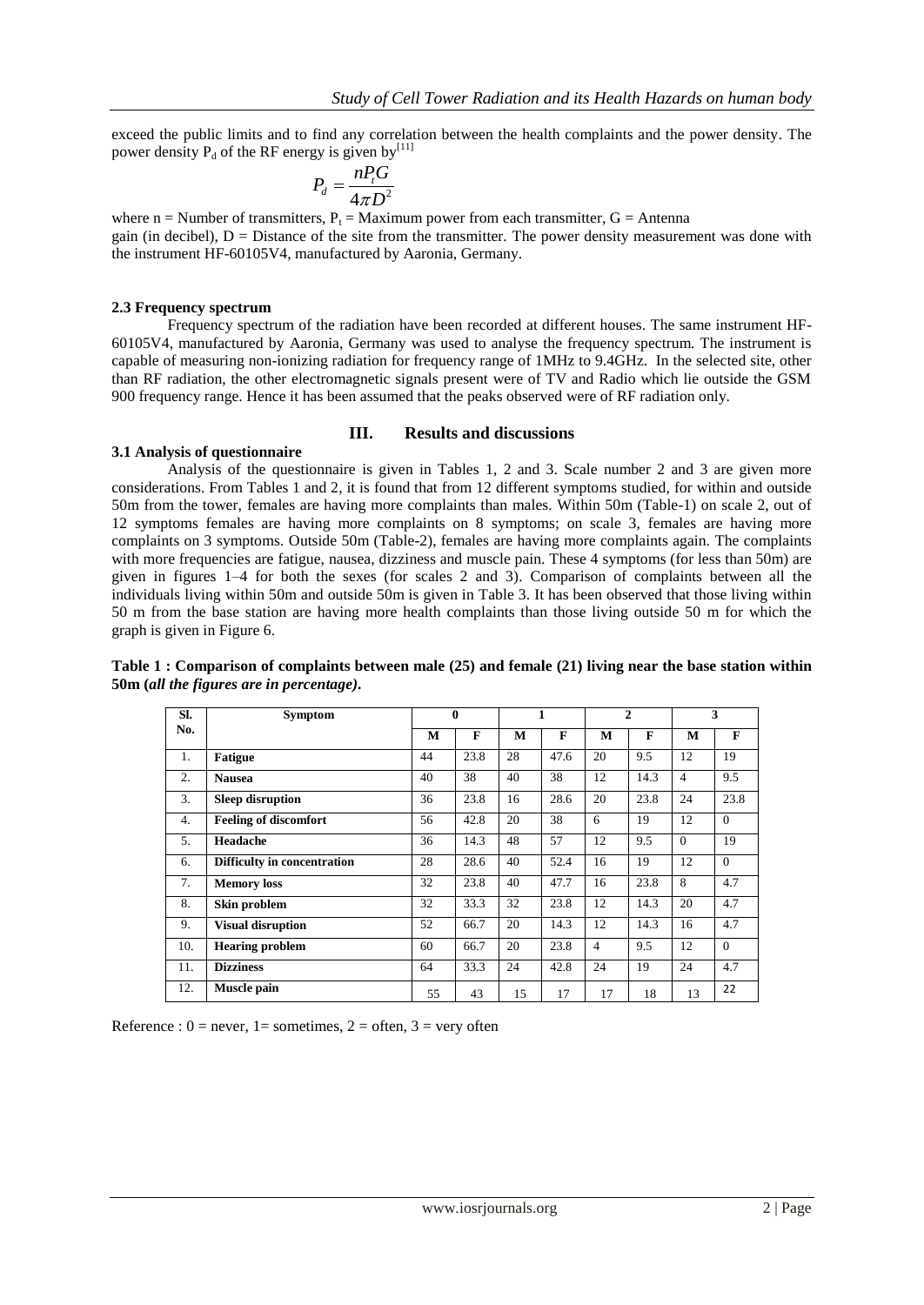| SI. | <b>Symptom</b>               | $\mathbf{0}$ |              | 1    |          | $\overline{2}$ |              | 3        |              |
|-----|------------------------------|--------------|--------------|------|----------|----------------|--------------|----------|--------------|
| No. |                              | м            | $\mathbf{F}$ | M    | F        | M              | $\mathbf{F}$ | M        | $\mathbf{F}$ |
| 1.  | <b>Fatigue</b>               | 75           | 80           | 12.5 | 10       | 10             | 12.5         | $\Omega$ | $\Omega$     |
| 2.  | <b>Nausea</b>                | 75           | 80           | 12.5 | 10       | 10             | $\Omega$     | 12.5     | $\Omega$     |
| 3.  | <b>Sleep disruption</b>      | 50           | 80           | 37.5 | 10       | 10             | 12.5         | $\Omega$ | $\Omega$     |
| 4.  | <b>Feeling of discomfort</b> | 62.5         | 90           | 25   | $\Omega$ | 10             | 12.5         | $\Omega$ | $\Omega$     |
| 5.  | Headache                     | 50           | 90           | 37   | $\Omega$ | 10             | 12.5         | $\Omega$ | $\Omega$     |
| 6.  | Difficulty in concentration  | 62.5         | 70           | 25   | 20       | 10             | 12.5         | $\Omega$ | $\Omega$     |
| 7.  | <b>Memory</b> loss           | 50           | 80           | 50   | 20       | $\Omega$       | $\Omega$     | $\Omega$ | $\Omega$     |
| 8.  | Skin problem                 | 37.5         | 100          | 50   | $\Omega$ | $\theta$       | 12.5         | $\Omega$ | $\Omega$     |
| 9.  | <b>Visual disruption</b>     | 37.5         | 80           | 37.5 | 20       | $\Omega$       | 25           | $\Omega$ | $\Omega$     |
| 10. | <b>Hearing problem</b>       | 50           | 100          | 37.5 | $\Omega$ | $\Omega$       | 12.5         | $\Omega$ | $\Omega$     |
| 11. | <b>Dizziness</b>             | 37.5         | 100          | 37.5 | $\Omega$ | $\Omega$       | 25           | $\Omega$ | $\Omega$     |
| 12. | Muscle pain                  | 62           | 57           | 22   | 18       | 10             | 15           | 6        | 10           |

**Table 2 : Comparison of complaints between male (10) and female (8) living near the base station outside 50m (***all the figures are in percentage).*

Reference :  $0 =$  never,  $1 =$  sometimes,  $2 =$  often,  $3 =$  very often

| Table 3 – Comparison of complaints from all the individuals $(64)$ based on distance <i>(in</i> ) |
|---------------------------------------------------------------------------------------------------|
| <i>percentage</i> ).                                                                              |

| SI. | <b>Symptom</b>               |       | $\mathbf{0}$ |       |      |       | $\mathbf{2}$ |       | 3        |  |
|-----|------------------------------|-------|--------------|-------|------|-------|--------------|-------|----------|--|
| No. |                              | < 50m | >50m         | < 50m | >50m | < 50m | >50m         | < 50m | >50m     |  |
| 1.  | <b>Fatigue</b>               | 34.7  | 78           | 37    | 11   | 13    | 11           | 15    | $\Omega$ |  |
| 2.  | <b>Nausea</b>                | 39    | 78           | 39    | 11   | 13    | 6.5          | 6.5   | 6.5      |  |
| 3.  | <b>Sleep disruption</b>      | 30.4  | 67           | 22    | 22   | 22    | 11           | 26    | $\Omega$ |  |
| 4.  | <b>Feeling of discomfort</b> | 50    | 78           | 28    | 11   | 13    | 11           | 6.5   | $\Omega$ |  |
| 5.  | Headache                     | 26    | 72           | 52    | 16   | 11    | 11           | 8     | $\Omega$ |  |
| 6.  | Difficulty in                | 28    | 67           | 45.6  | 22   | 17.3  | 11           | 6.5   | $\Omega$ |  |
| 7.  | <b>Memory</b> loss           | 28    | 67           | 43    | 33   | 19.6  | $\Omega$     | 6.5   | $\Omega$ |  |
| 8.  | Skin problem                 | 33    | 72           | 28    | 22   | 13    | 6.5          | 13    | $\Omega$ |  |
| 9.  | <b>Visual disruption</b>     | 58.7  | 61           | 17    | 28   | 13    | 11           | 11    | $\Omega$ |  |
| 10. | <b>Hearing problem</b>       | 63    | 78           | 22    | 16   | 6.5   | 6.5          | 6.5   | $\Omega$ |  |
| 11. | <b>Dizziness</b>             | 28    | 72           | 33    | 16   | 22    | 11           | 15    | $\Omega$ |  |
| 12. | Muscle pain                  | 21    | 79           | 26    | 16   | 33    | 4            | 20    | 1        |  |

Reference :  $0 =$  never,  $1 =$  sometimes,  $2 =$  often,  $3 =$  very often



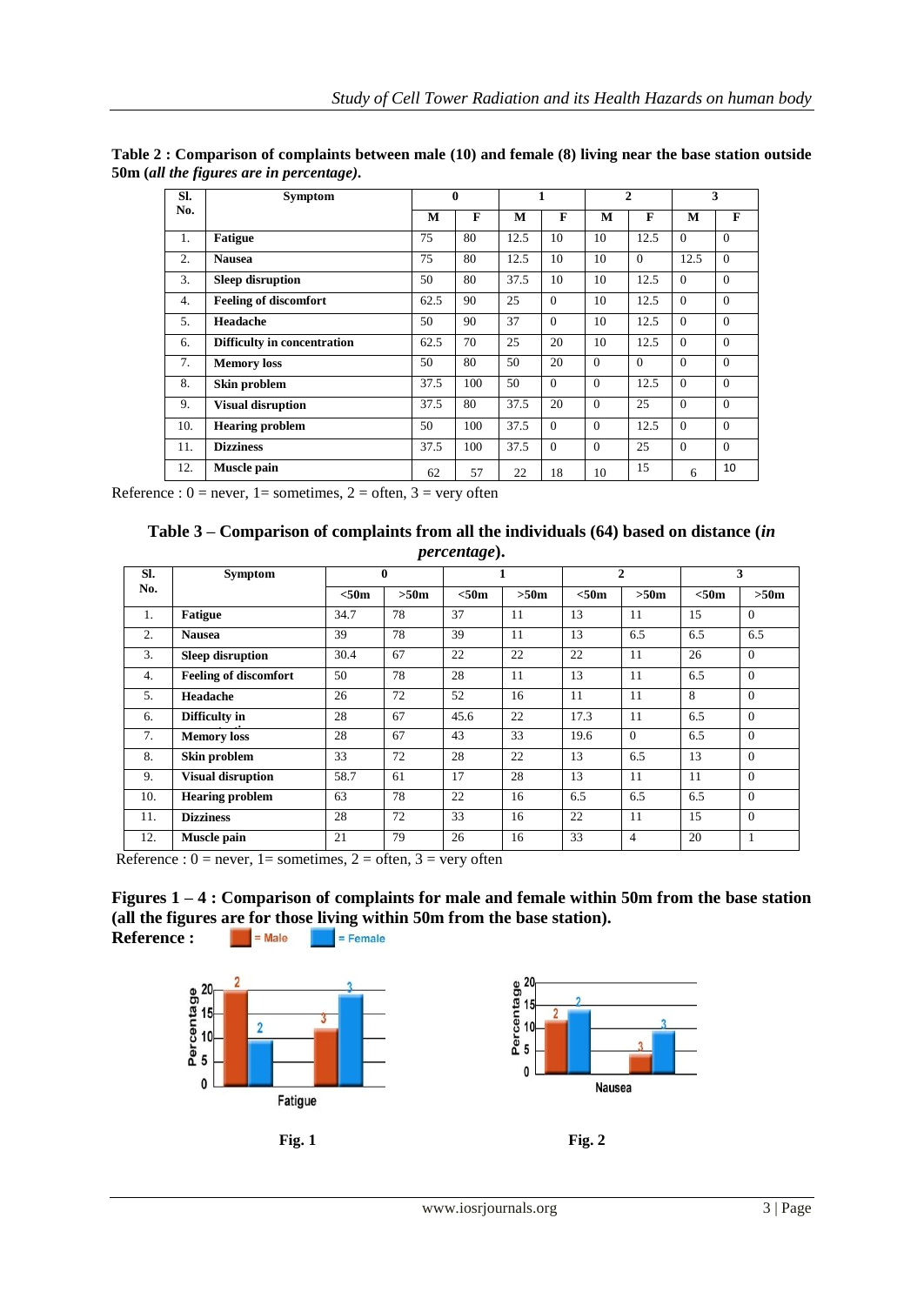

**Fig. 5 : Comparison of complaints from all the individuals based on distance** 

# **3.2 Power density measurement :**

Power density of the RF radiation from the selected tower was measured at different selected houses. The highest measured value was 21 mW/m<sup>2</sup>. Most of the measured values are higher than that of the safe limits recommended by Bioinitive Report 2012  $(0.5 \text{mW/m}^2)^{[12]}$ , Salzburg resolution 2000  $(1 \text{mW/m}^2)^{[13]}$ , EU (STOA)  $2001$   $(0.1 \text{mW/m}^2)^{[13]}$ . However, all the measured values were well below the current ICNIRP safe level  $(4700 \text{mW/m}^2)^{[13]}$  and the current Indian Standard  $(450 \text{mW/m}^2)^{[14]}$ . Measured power densities depend to a large extent on the obstructing materials like furnitures, buildings, walls and orientation of the building. That is why the measured power densities vary from place to place. The measured value of power density at different houses is given in Table 4.

| Table 4 : Measured values of Power density at different houses (all the houses are of RCC type) |
|-------------------------------------------------------------------------------------------------|
|                                                                                                 |

|            | $\sim$ , $\sim$ ,            |                                         |                                     |                                          |                |                          |                                      |                                                    |                                                                        |  |  |
|------------|------------------------------|-----------------------------------------|-------------------------------------|------------------------------------------|----------------|--------------------------|--------------------------------------|----------------------------------------------------|------------------------------------------------------------------------|--|--|
| SI.<br>No. | House<br>/Nature of<br>House | <b>Distance</b><br>from the<br>tower(m) | <b>Exact site of</b><br>measurement | Power<br>density<br>(mW/m <sup>2</sup> ) | Power<br>(dBm) | $%$ wrt<br><b>ICNIRP</b> | $%$ wrt<br>Indian<br><b>Standard</b> | $%$ wrt<br><b>Bioinitiativ</b><br>e Report<br>2012 | <b>Main complaints of</b><br>inhabitants of the<br>house               |  |  |
| 1.         | <b>RBI</b> Office<br>/RCC    | 55                                      | Living Room                         | 2.4                                      | $-17$          | 0.051                    | 0.53                                 | 480                                                | Muscle pain,<br>Fatigue                                                |  |  |
| 2.         | Residence-                   | 74                                      | Living Room                         | 1.5                                      | $-19$          | 0.032                    | 0.33                                 | 300                                                | Muscle pain,                                                           |  |  |
|            | 1/RCC                        |                                         | Balcony                             | 21                                       |                | 0.445                    | 4.67                                 | 4200                                               | Fatigue, Sleep<br>disorder, Nausea                                     |  |  |
| 3.         | Residence-<br>2/RCC          | 15                                      | Kitchen                             | 12.2                                     | $-10$          | 0.260                    | 2.71                                 | 2440                                               | Skin problem,                                                          |  |  |
|            |                              |                                         | Bed Room-1                          | 12.3                                     | $-10$          | 0.262                    | 2.73                                 | 2460                                               | Fatigue, Muscle<br>pain, Dizziness,                                    |  |  |
|            |                              |                                         | Living Room                         | 1.88                                     | $-18$          | 0.040                    | 0.42                                 | 376                                                | Sleep disorder                                                         |  |  |
| 4.         | Residence-                   | 59                                      | Bed Room-1                          | 1.95                                     | $-18$          | 0.415                    | 0.43                                 | 390                                                | Muscle pain,                                                           |  |  |
|            | 3/RCC                        |                                         | Kitchen                             | 1.69                                     | $-19$          | 0.360                    | 0.37                                 | 338                                                | Nausea, Fatigue,<br>Sleep disorder                                     |  |  |
| 5.         | Residence-<br>4<br>/RCC      | 23                                      | Living Room                         | 2.1                                      | $-18$          | 0.044                    | 0.47                                 | 420                                                | Muscle pain, Sleep<br>disruption, Fatigue,<br>Feeling of<br>discomfort |  |  |
| 6.         | <b>CHSS</b><br>/RCC          | 93                                      | Main Office                         | 0.0018                                   | $-48$          | 0.00004                  | 0.0004                               | 0.36                                               | No complaints                                                          |  |  |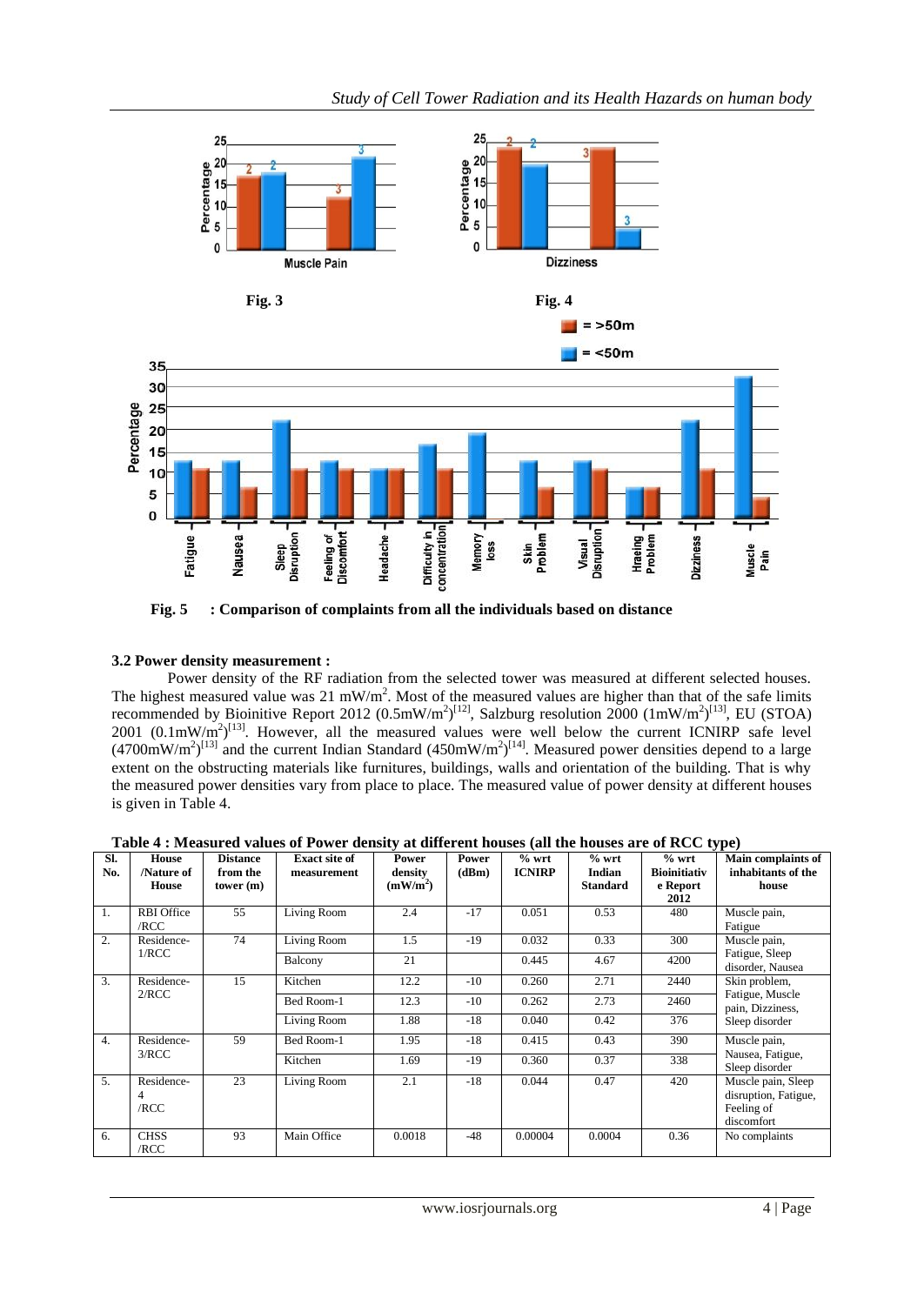#### **3.3 Analysis of Frequency spectrum**

Frequency spectrum of the selected mobile tower was recorded at different places. It has been observed that the peak frequency changes in different places. Many frequency peaks are observed at each site. In the selected site, other than RF radiation, the other electromagnetic signals present were of TV and Radio which lie outside the GSM 900 frequency range. Hence it has been assumed that the peaks observed were of RF radiation only.

Frequency spectrum of the radiation is given in Figures 7 and 8.



**Figure 7 & 8 : Frequency spectrum of the RF radiation from the tower (GSM 900)**

**Figure 7** Figure 8

#### **IV. Conclusion**

It has been observed that almost all the measured values of power density at all the sites are higher than that of the safety recommendation of Bioinitiative Report<sup>[12]</sup>, Salzburg resolution  $2000^{[13]}$  and EU (STOA)  $2001^{[13]}$ , but well below the safety limit recommended by  $ICNIRP^{13}$  and the Department of Telecommunications, Govt. of India<sup>[14]</sup>. However, through questionnaire it has been observed that many inhabitants are still having health complaints on different symptoms after the tower had been erected (in 2009). It has been observed that females are having more health complaints than males. It has also been observed that those living within 50m from the base station are having more health complaints than those living outside 50m. It may be concluded that mobile tower should not be erected in the populated area. It is suggested that human dwelling should be avoided within 50m from the tower.

#### **References**

- [1] JF Viel, S Clerc, [C Barrera,](http://oem.bmj.com/search?author1=C+Barrera&sortspec=date&submit=Submit) [R Rymzhanova,](http://oem.bmj.com/search?author1=R+Rymzhanova&sortspec=date&submit=Submit) [M Moissonnier,](http://oem.bmj.com/search?author1=M+Moissonnier&sortspec=date&submit=Submit) [M Hours,](http://oem.bmj.com/search?author1=M+Hours&sortspec=date&submit=Submit) [E Cardis,](http://oem.bmj.com/search?author1=E+Cardis&sortspec=date&submit=Submit) Residential exposure to Radiofrequency Fields from Mobile Phone Base stations, and Broadcast Transmitters: A population-Based Survey with Personal Meter, *Occup Environ Med 66 (2009) 550-556.*
- [2] AM Martinez-Gonzalez, A Fernandez-Pascual, Practical Procedure for Verification of Compliance of Digital Mobile Radio Base Stations to Limitations of Exposure of the General Public to Electromagnetic Fields, *IEEE Proceedings on Microwaves, Antennas and Propagation (USA)* 149 (2002) 218-228.
- [3] A Ahlbom, A Green, *et al*, Epidemiology of Health Effects of Radiofrequency Exposure, *Environmental Health Perspectives*  112(17), (2004), 1741-1754.
- [4] U.S Food and Drug Administration (FDA), Radiation emitting Products: Reducing Exposure : Hands-Free Kits and Other Accessories, 2009.http://www.fda.gov/Radiation-EmittingProducts/RadiationEmittingProductsandprocedures/HomeBusinessandEntertainment/CellPhones/ucm116338.htm
- [5] [Nora D. Volkow,](http://www.ncbi.nlm.nih.gov/pubmed/?term=Volkow%20ND%5Bauth%5D) [Dardo Tomasi,](http://www.ncbi.nlm.nih.gov/pubmed/?term=Tomasi%20D%5Bauth%5D) [Gene-Jack Wang,](http://www.ncbi.nlm.nih.gov/pubmed/?term=Wang%20GJ%5Bauth%5D) [Paul Vaska,](http://www.ncbi.nlm.nih.gov/pubmed/?term=Vaska%20P%5Bauth%5D) [Joanna S. Fowler,](http://www.ncbi.nlm.nih.gov/pubmed/?term=Fowler%20JS%5Bauth%5D) [Frank Telang,](http://www.ncbi.nlm.nih.gov/pubmed/?term=Telang%20F%5Bauth%5D) [Dave Alexoff,](http://www.ncbi.nlm.nih.gov/pubmed/?term=Alexoff%20D%5Bauth%5D) [Jean Logan](http://www.ncbi.nlm.nih.gov/pubmed/?term=Logan%20J%5Bauth%5D) and [Christopher Wong,](http://www.ncbi.nlm.nih.gov/pubmed/?term=Wong%20C%5Bauth%5D) Effects of Cell Phone Radiofrequency Signal Exposure on Brain Glucose Metabolism, *Journal of American Medical Association*, 305(8), 2011, 808-813.

[6] World Health Organisation (WHO) Media Centre, Electromagnetic Fields and Public Health : Mobile Phones, 2011.

- http://www.who.int/mediacentre/factsheets/fs193/en/
- [7] Chia SE, Chia H.P, Tan J.S, Prevalence of Headache Among Handheld Cellular Telephone Users in Singapore : A community Study, *Environmental Health Perspectives* 108(11), 2000, 1059-1062.
- [8] Oftedal G, Wilen G, Sandstrom M, Mild K.H, Symptoms experienced in Connection with Mobile Phone use, *Occupational Medicine*, 50(4), 2000, 237-245.
- [9] International Agency for Research on Cancer, Press release N° 208, Lyon, France, 31<sup>st</sup> May 2011. *www.iarc.fr/en/mediacentre/pr/2011/pdfs/pr208\_E.pdf*
- [10] R Santini, P Santini, J.M Danze, P Le Ruz, Study of the Health of People living in the vicinity of mobile phone base stations : I. Influences of distance and sex, *Pathol Biol* 50, 2002, 369-373.